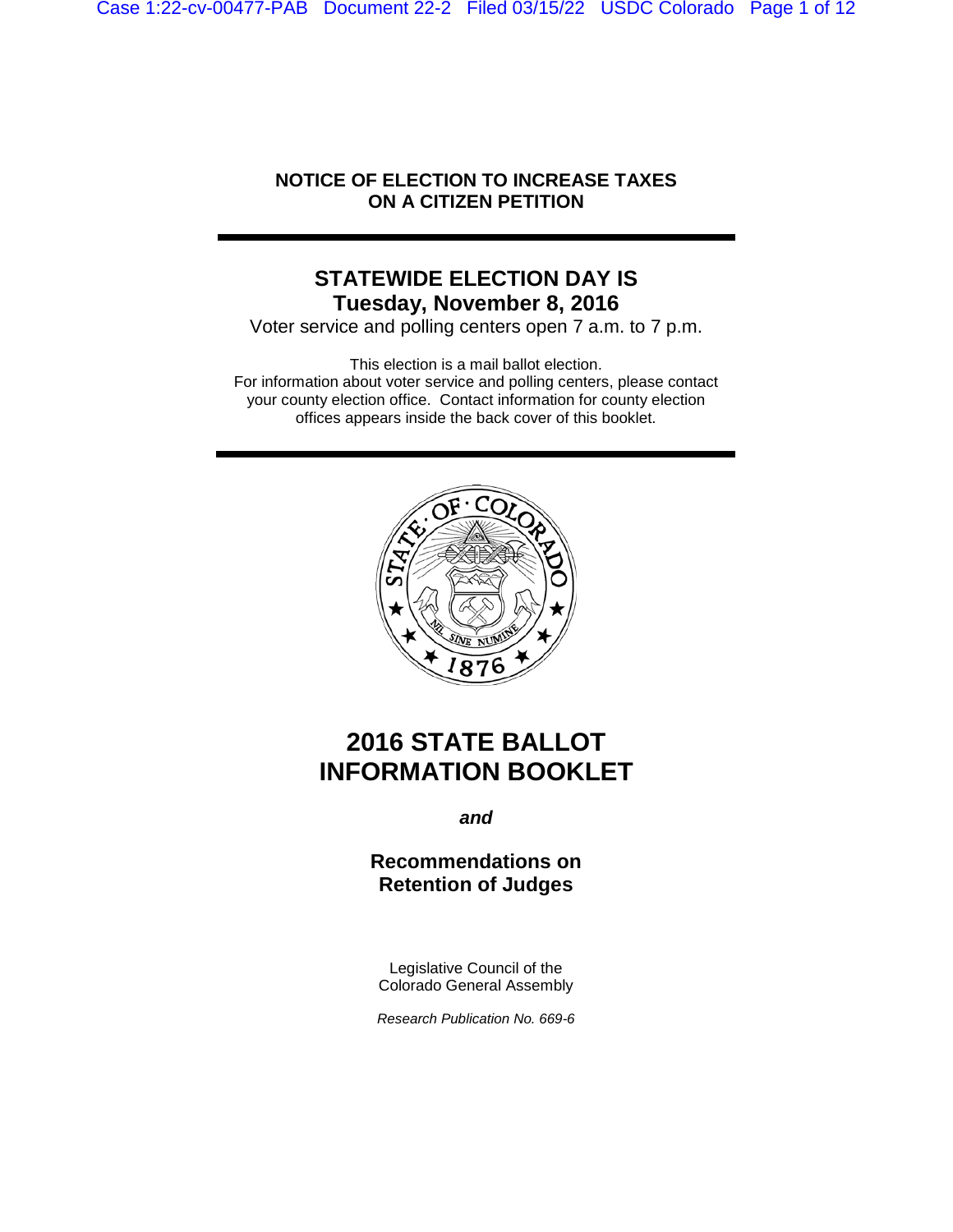A "**YES/FOR**" vote on any ballot issue is a vote **IN FAVOR OF** changing current law or existing circumstances, and a "**NO/AGAINST**" vote on any ballot issue is a vote **AGAINST** changing current law or existing circumstances.

This publication, as well as a link to the full text of the fiscal impact statements for each measure, can be found at: **www.coloradobluebook.com**.

Contact information for county election offices appears inside the back cover of this booklet.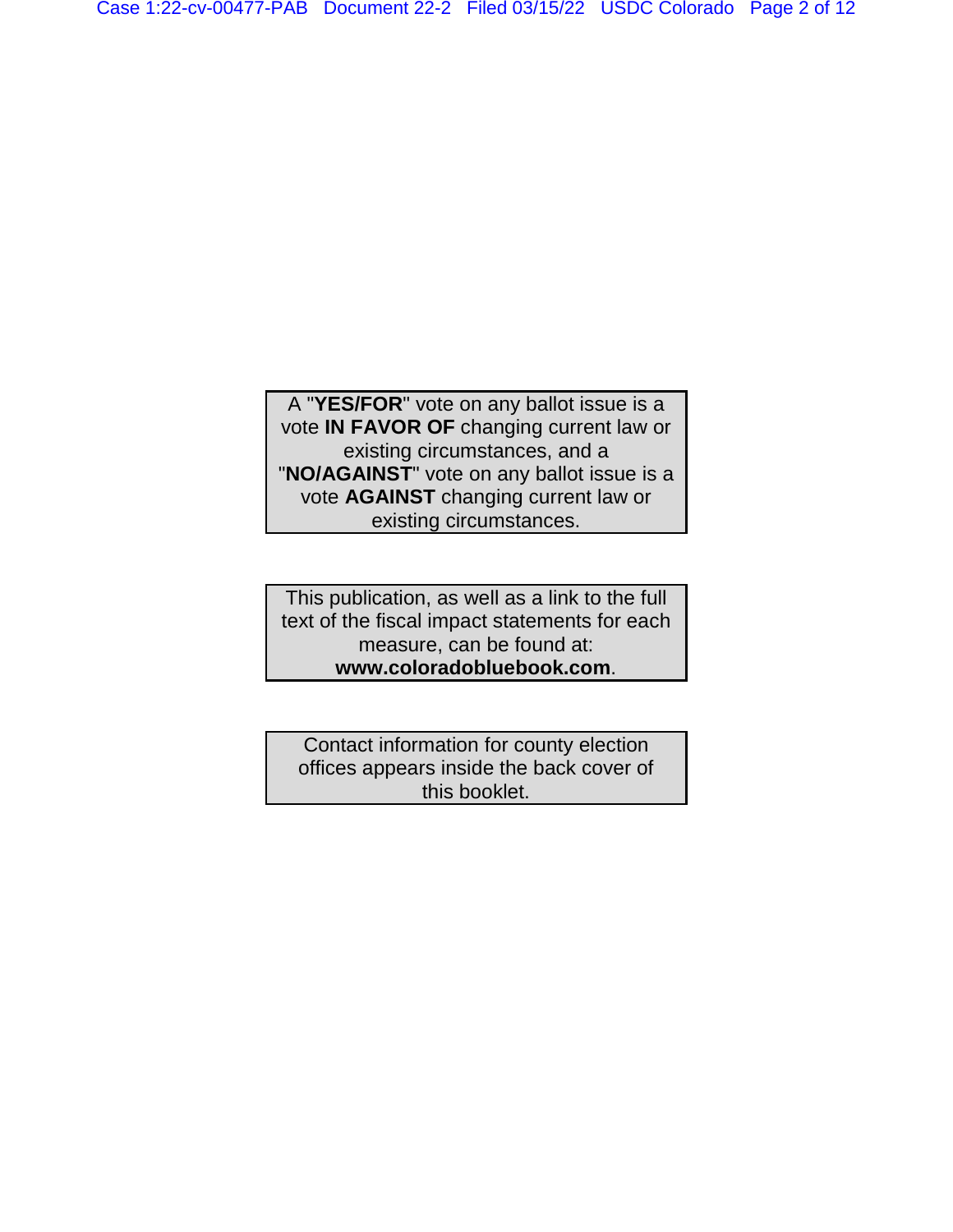## **COLORADO GENERAL ASSEMBLY**

EXECUTIVE COMMITTEE Rep. Dickey Lee Hullinghorst, Chair Sen. Bill Cadman, Vice Chairman Sen. Lucia Guzman Sen. Mark Scheffel Rep. Brian DelGrosso Rep. Crisanta Duran

**STAFF** Mike Mauer, Director Todd Herreid, Deputy Director Cathy Eslinger, Research Manager Manish Jani, IT Manager



**COMMITTEE** Sen. Rollie Heath Sen. Matt Jones Sen. Kevin Lundberg Sen. Vicki Marble Sen. Ellen Roberts Sen. Jessie Ulibarri Rep. Perry Buck Rep. Lois Court Rep. Lois Landgraf Rep. Polly Lawrence Rep. Jovan Melton Rep. Angela Williams

## **LEGISLATIVE COUNCIL**

ROOM 029 STATE CAPITOL DENVER, COLORADO 80203-1784 E-mail: lcs.ga@state.co.us 303-866-4799

September 12, 2016

This booklet provides information on the nine statewide measures on the November 8, 2016, ballot and on the judges who are on the ballot for retention in your area. The information is presented in two sections.

### **Section One — Analyses, Titles, and Text**

*Analyses.* Each statewide measure receives an analysis that includes a description of the measure and major arguments for and against. Careful consideration has been given to the arguments in an effort to fairly represent both sides of the issue. Each analysis also includes an estimate of the fiscal impact of the measure. More information on the fiscal impact of measures can be found at **www.coloradobluebook.com**. The state constitution requires that the nonpartisan research staff of the General Assembly prepare these analyses and distribute them in a ballot information booklet to registered voter households.

**Titles and text.** Following each analysis is the title that appears on the ballot, which includes information about whether the measure changes the constitution or statute. Following the ballot title is the legal language of each measure, which shows new laws in capitalized letters and laws that are being eliminated in strikeout type.

#### *Amendments and Propositions*

A measure placed on the ballot by the state legislature that amends the state constitution is labeled an "Amendment," followed by a letter. A measure placed on the ballot by the state legislature that amends the state statutes is labeled a "Proposition," followed by a double letter.

A measure placed on the ballot through the signature-collection process that amends the state constitution is labeled an "Amendment," followed by a number between 1 and 99. A measure placed on the ballot through the signature-collection process that amends the state statutes is labeled a "Proposition," followed by a number between 100 and 199.

#### *Constitutional vs. Statutory Changes*

The first line of the analysis of each measure indicates whether the measure is a change to the constitution or statute. Of the nine measures on the ballot, six propose changes to the state constitution, and three propose changes to the state statutes. Voter approval is required in the future to change any constitutional measure adopted by the voters, although the legislature may adopt statutes that clarify or implement these constitutional measures as long as they do not conflict with the constitution. The state legislature, with the approval of the Governor, may change any statutory measure in the future without voter approval.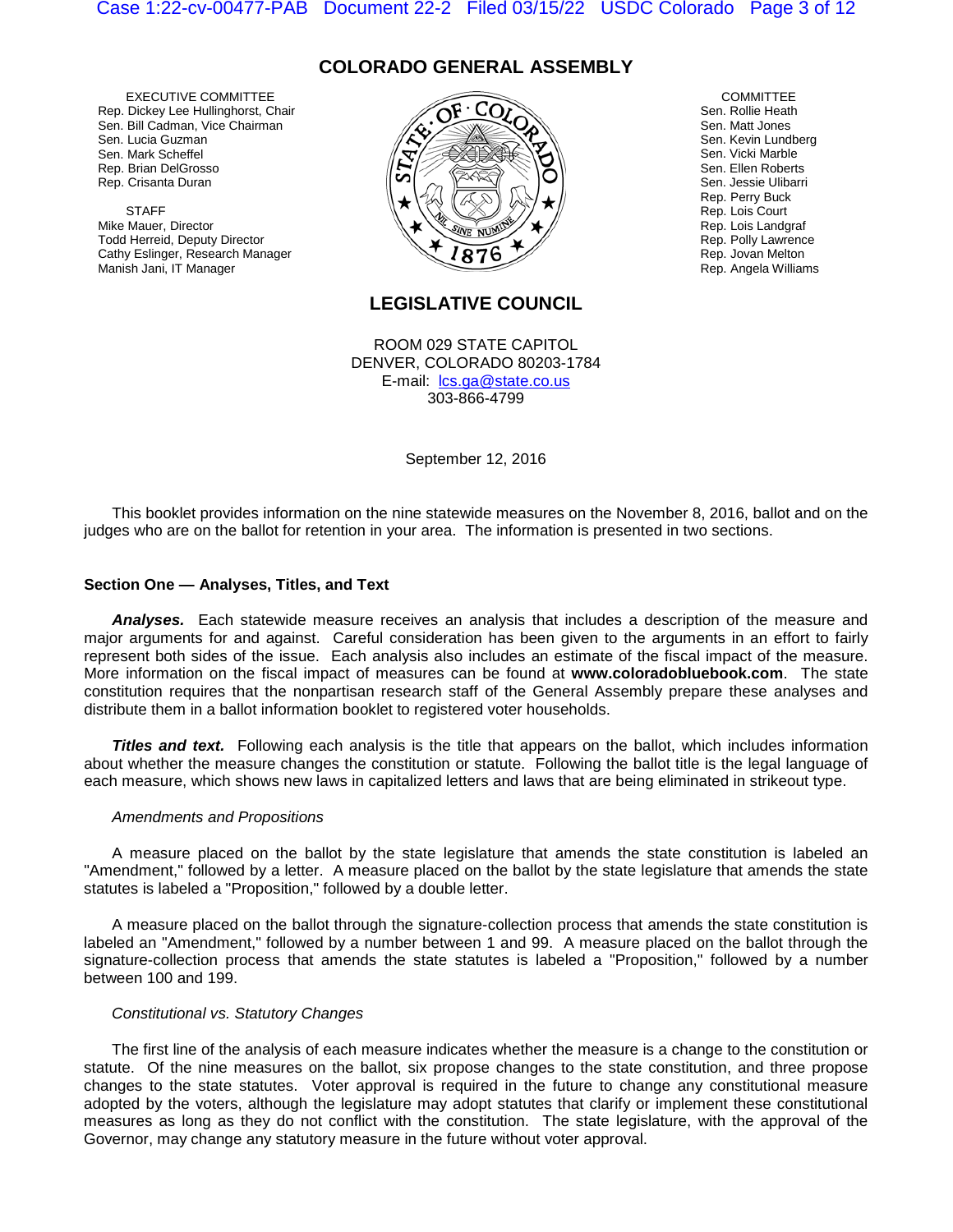### **Section Two — Recommendations on Retention of Judges**

The second section of the printed Blue Book contains information about the performances of the Colorado Supreme Court justices, the Colorado Court of Appeals judges, and district and county court judges in your area who are on this year's ballot. The information was prepared by the state commission and district commissions on judicial performance. The narrative for each judge includes a recommendation stated as "BE RETAINED," "NOT BE RETAINED," or "NO OPINION." Please refer to the Colorado Office of Judicial Performance Evaluation's [website](http://www.coloradojudicialperformance.gov/review.cfm?year=2016) for this information.

### **Information on Local Election Officials**

The booklet concludes with addresses and telephone numbers of local election officials. Your local election official can provide you with information on voter service and polling centers, replacement ballots, and early voting.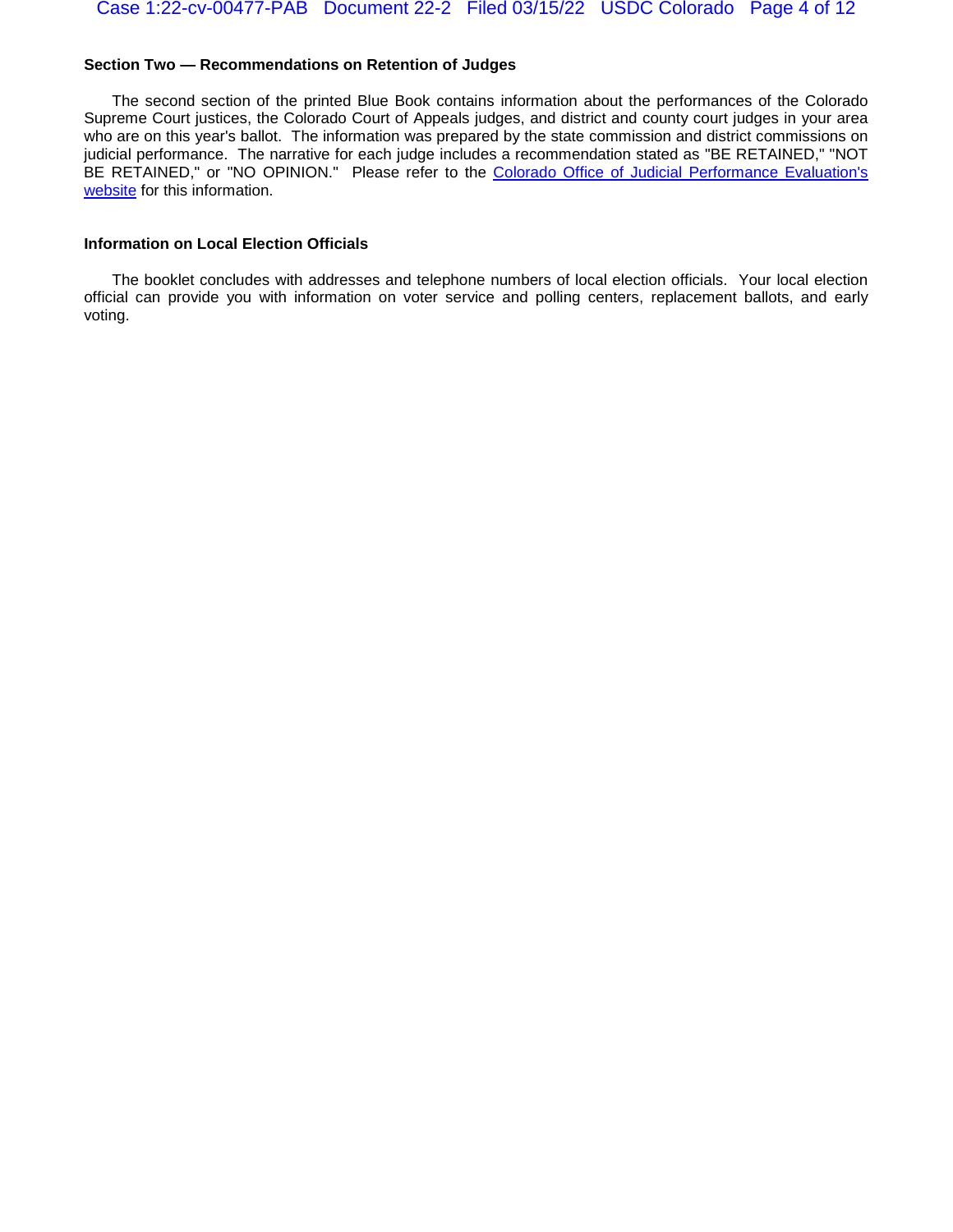## TABLE OF CONTENTS

| Amendment T: No Exception to Involuntary Servitude Prohibition         |  |
|------------------------------------------------------------------------|--|
|                                                                        |  |
| Amendment U: Exempt Certain Possessory Interests from Property Taxes   |  |
|                                                                        |  |
|                                                                        |  |
| Amendment 69: Statewide Health Care System                             |  |
|                                                                        |  |
|                                                                        |  |
| Amendment 70: State Minimum Wage                                       |  |
|                                                                        |  |
|                                                                        |  |
| <b>Amendment 71: Requirements for Constitutional Amendments</b>        |  |
|                                                                        |  |
|                                                                        |  |
| Amendment 72: Increase Cigarette and Tobacco Taxes                     |  |
|                                                                        |  |
|                                                                        |  |
| Proposition 106: Access to Medical Aid-in-Dying Medication             |  |
|                                                                        |  |
|                                                                        |  |
| <b>Proposition 107: Presidential Primary Elections</b>                 |  |
|                                                                        |  |
|                                                                        |  |
| Proposition 108: Unaffiliated Voter Participation in Primary Elections |  |
|                                                                        |  |
|                                                                        |  |
|                                                                        |  |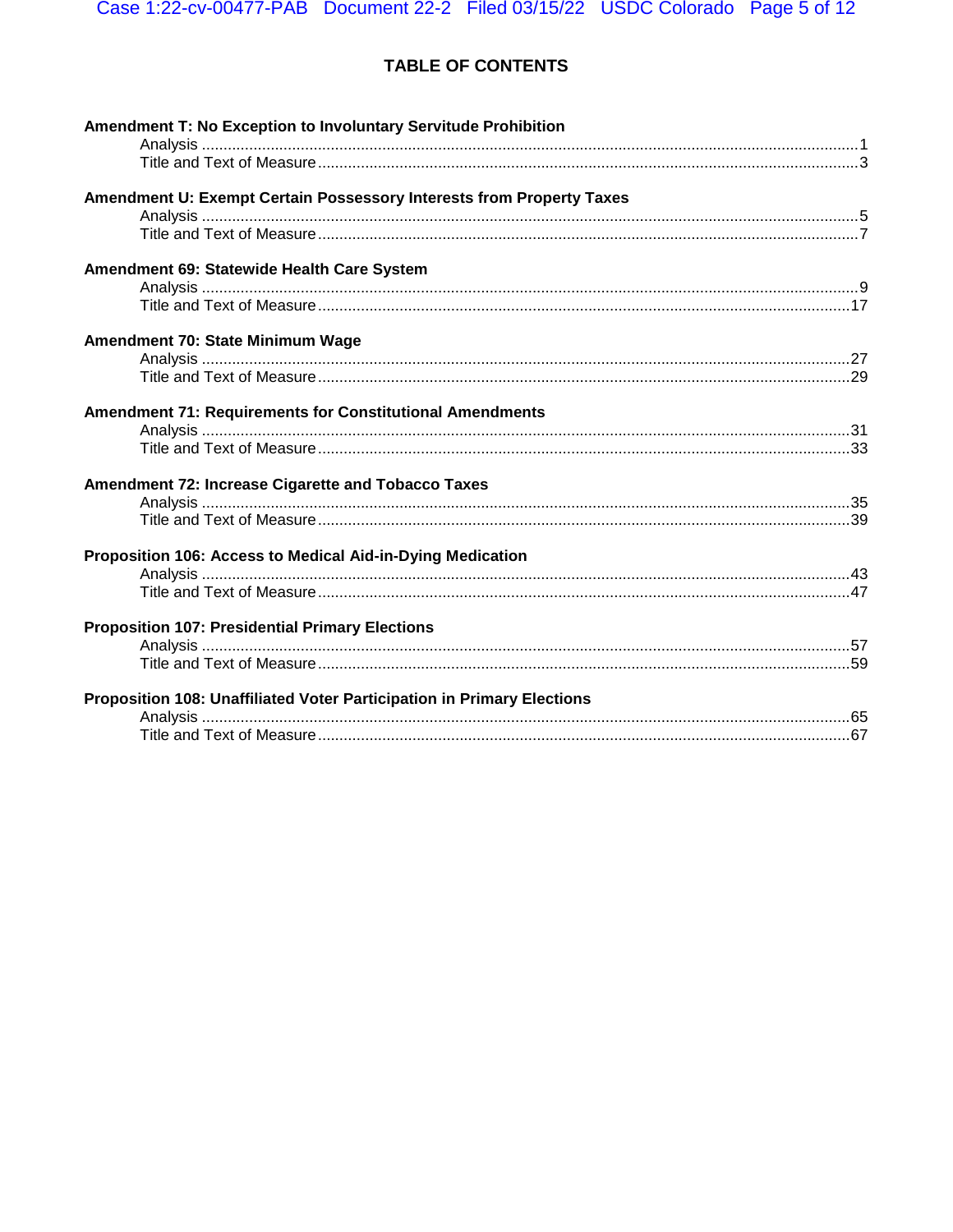Case 1:22-cv-00477-PAB Document 22-2 Filed 03/15/22 USDC Colorado Page 6 of 12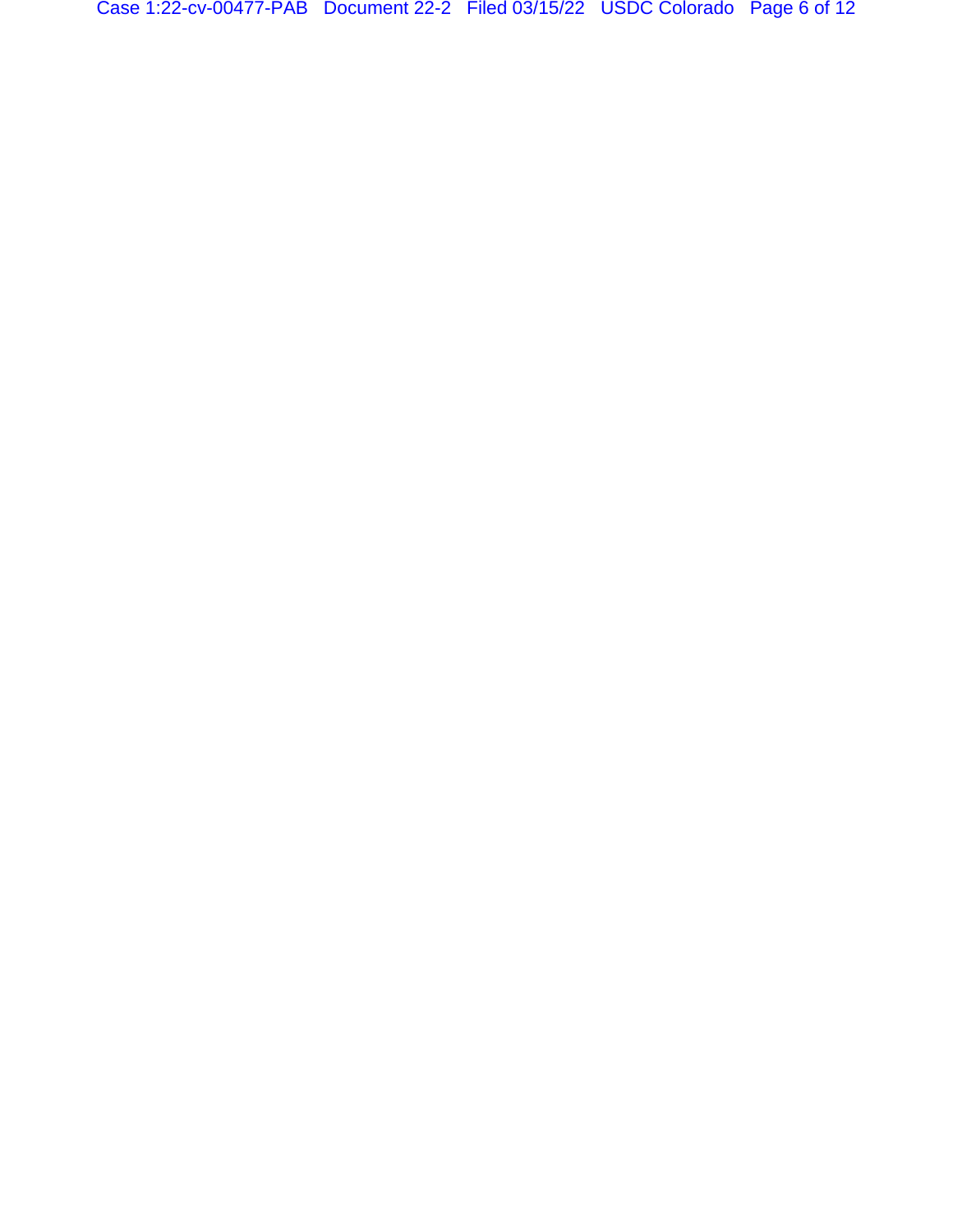## **Proposition 108 Unaffiliated Voter Participation in Primary Elections**

## **ANALYSIS**

## **Proposition 108 proposes amending the Colorado statutes to:**

- change the primary election process in Colorado to allow unaffiliated voters to vote in a nonpresidential primary election of a single political party; and
- allow political parties to opt out of holding a primary election and instead choose to nominate candidates by assembly or convention.

## **Summary and Analysis**

*Background.* Under current law, a voter must be affiliated with a political party in order to vote in that party's primary election. Unaffiliated voters, sometimes referred to as independent voters, are not registered members of any political party. An unaffiliated voter may affiliate with a political party at any point up to, and including election day, and be eligible under current law to participate in a party's primary election. In Colorado, primary elections to select party nominees for state, county, and federal offices other than president (nonpresidential primaries) are held on the last Tuesday in June in even-numbered years. These primary elections are conducted by county election officials at a cost of about \$5.0 million every two years.

*Primary election process open to unaffiliated voters.* Under Proposition 108, voters will no longer be required to affiliate with a political party in order to vote in a party's nonpresidential primary election. Instead, unaffiliated voters will receive a combined ballot that shows all candidates for elected office for each political party. The combined ballot must clearly separate candidates for each political party, and unaffiliated voters may only vote in contests for one political party. If a voter selects candidates of more than one political party on the combined ballot, his or her ballot will not be counted. In counties that determine that a combined ballot is not practical, unaffiliated voters will receive separate ballots for all major political parties participating in the primary election and may return the ballot for one party.

*Option for closed party nominations.* The measure allows political parties, which are private organizations, to opt out of holding a primary election that is open to unaffiliated voters. Instead, they may choose to nominate candidates in an assembly or convention that is limited to voters affiliated with that party. The decision to opt out of holding a primary election must be made by the party's state central committee by a three-fourths majority vote.

*Impact on minor parties.* Under current law, the Democratic and Republican Parties, having met certain vote thresholds in prior elections, are classified as major parties; all other parties, such as the American Constitution Party, the Green Party, and the Libertarian Party, are classified as minor parties. Under Proposition 108, minor parties participating in the primary election will be included on the combined ballot sent to unaffiliated voters. However, a minor party may opt to exclude unaffiliated voters from participating in its primary election. In such cases, only voters affiliated with the minor party will receive that party's primary election ballot. The provision allowing the exclusion of unaffiliated voters only applies to minor parties.

> *For information on those issue committees that support or oppose the measures on the ballot at the November 8, 2016, election, go to the Colorado Secretary of State's elections center web site hyperlink for ballot and initiative information:*

> http://www.sos.state.co.us/pubs/elections/Initiatives/InitiativesHome.html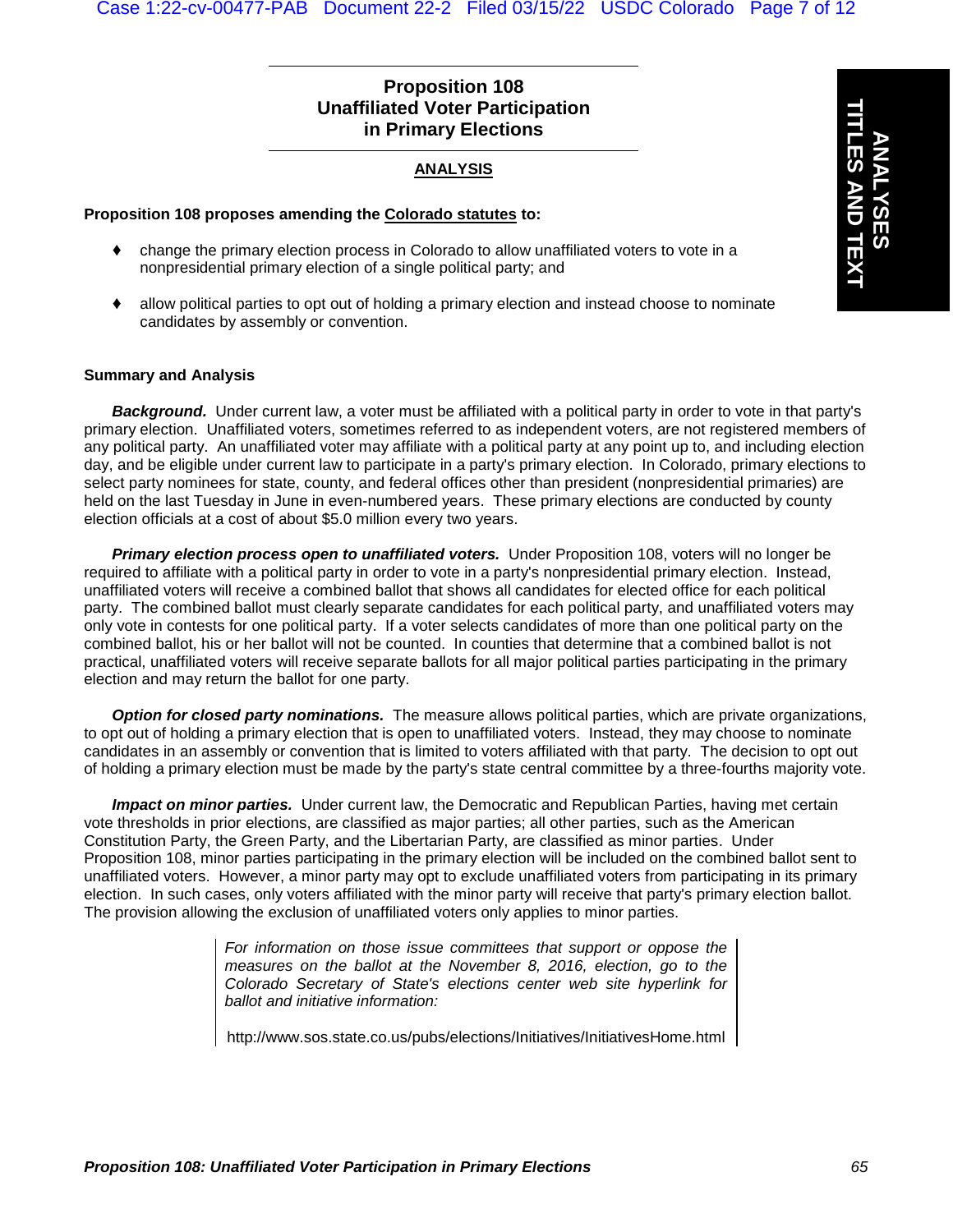## **Arguments For**

1) Proposition 108 gives unaffiliated voters, who are Colorado taxpayers, the opportunity to vote in publicly financed primary elections. Unaffiliated voters make up more than one-third of all registered voters in the state. Proposition 108 gives unaffiliated voters a role in selecting candidates for the general election and makes voting in primary elections easier and more accessible for these voters.

2) Allowing unaffiliated voters to participate in primary elections may result in candidates who better represent all Coloradans. In a closed primary, voter participation is typically low and the candidates selected often appeal to a small number of their party's more active members. Opening the primary election may result in candidates who are more responsive to a broader range of interests.

### **Arguments Against**

1) Proposition 108 uses a combined ballot system for unaffiliated voters that will likely result in about 7 percent of unaffiliated voter ballots not being counted, which could change election winners, and would raise costs for taxpayers. On a combined ballot, unaffiliated voters must vote for only one party's candidates. People who vote for candidates in both parties will have their ballots disqualified, and their ballots will not be counted. In Washington state, where combined ballots are used, 7 percent of ballots are disqualified. This can change election results, and may result in contested elections and litigation. Producing and processing a separate combined ballot only for unaffiliated voters creates administrative and financial burdens for counties, especially smaller or rural counties.

2) Colorado law already allows unaffiliated voters who wish to vote in a political party's primary election to easily change their party affiliation at any point during the election, up to and including on election day. Political parties are membership organizations that have the right to select their own candidates without influence from people who choose not to affiliate with the party.

### **Estimate of Fiscal Impact**

**State government spending.** Proposition 108 increases state spending by \$160,000, with costs split evenly between budget year 2016-17 and budget year 2017-18. This is a one-time cost for the Secretary of State's Office to make information technology system modifications to the statewide voter database and other voting systems.

*Local government spending.* Proposition 108 increases local government spending by counties by \$750,000 every two years by requiring that ballots be mailed to unaffiliated voters and eliminating a required notification currently sent to unaffiliated voters prior to a primary election. This estimate assumes that all political parties continue to nominate candidates through the primary election process. In the event some or all political parties opt out of conducting primary elections and instead choose to nominate candidates by assembly or convention, counties may have total statewide savings of up to \$5.0 million every two years.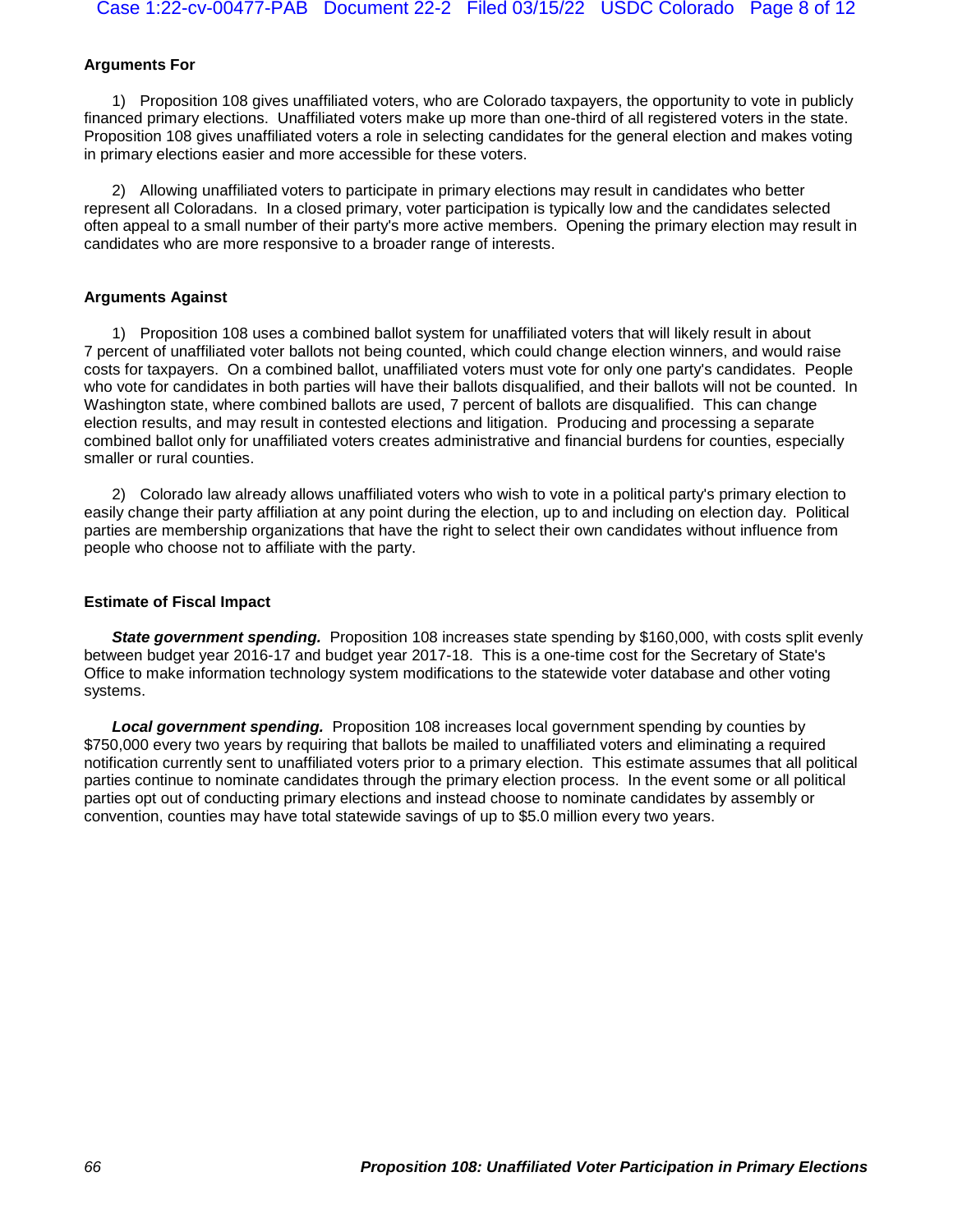## **Proposition 108 Unaffiliated Voter Participation in Primary Elections**

## **TITLE AND TEXT**

The ballot title below is a summary drafted by the professional staff of the offices of the secretary of state, the attorney general, and the legal staff for the general assembly for ballot purposes only. The ballot title will not appear in the Colorado Revised Statutes. The text of the measure that will appear in the Colorado Revised Statutes below was drafted by the proponents of the initiative. The initiated measure is included on the ballot as a proposed change to current law because the proponents gathered the required amount of petition signatures.

#### *Ballot Title:*

Shall there be a change to the Colorado Revised Statutes concerning the process of selecting candidates representing political parties on a general election ballot, and, in connection therewith, allowing an unaffiliated elector to vote in the primary election of a political party without declaring an affiliation with that party and permitting a political party in specific circumstances to select all of its candidates by assembly or convention instead of by primary election?

#### *Text of Measure:*

*Be it Enacted by the People of the State of Colorado:*

### **SECTION 1. Declaration of the people of Colorado**

BECAUSE PRIMARY ELECTIONS ARE PAID FOR BY TAXPAYERS, ALL ELIGIBLE VOTERS WHO WANT THEIR VOICES TO BE HEARD SHOULD BE ABLE TO VOTE IN THOSE ELECTIONS.

CURRENTLY, THE 35% OF COLORADO VOTERS WHO ARE INDEPENDENT OF A POLITICAL PARTY MUST JOIN A PARTY IF THEY WANT TO PARTICIPATE IN THE SELECTION OF OUR GENERAL ELECTION CANDIDATES. IN FACT, COLORADO IS IN THE MINORITY OF STATES THAT LIMIT PARTICIPATION IN PRIMARY ELECTIONS TO ONLY THOSE AFFILIATED WITH A MAJOR POLITICAL PARTY.

BECAUSE PRIMARY ELECTION TURNOUT IS DECLINING, INVOLVING MORE VOTERS CAN INCREASE PARTICIPATION AND ENCOURAGE CANDIDATES WHO ARE RESPONSIVE TO THE VIEWPOINTS OF MORE COLORADANS.

ACCORDINGLY, ALL VOTERS SHOULD BE ALLOWED TO VOTE IN STATE AND LOCAL PRIMARY ELECTIONS WITH THE SAME EASE AS THOSE VOTERS AFFILIATED WITH A MAJOR POLITICAL PARTY.

**SECTION 2.** In Colorado Revised Statutes, 1-2-218.5, **amend** (2) as follows:

**1-2-218.5. Declaration of affiliation.** (2) Any eligible elector who has not declared an affiliation with a political party or political organization shall be designated on the registration records of the county clerk and recorder as "unaffiliated". Any unaffiliated eligible elector may, BUT IS NOT REQUIRED TO, declare a political party affiliation when the elector desires to vote at a primary election, as provided in section 1-7-201 (2), or the elector may declare his or her political party or political organization affiliation at any other time during which electors are permitted to register by submitting a letter or a form furnished by the county clerk and recorder, either by mail, er in person, OR ONLINE IN ACCORDANCE WITH SECTION 1-2-202.5.

**SECTION 3.** In Colorado Revised Statutes, 1-4-101, **amend** (2) as follows:

**1-4-101. Primary elections - when - nominations - expenses.** (2) Each political party that is entitled to participate in the primary election shall have a separate party ballot FOR USE BY ELECTORS AFFILIATED WITH THAT POLITICAL PARTY. IN ADDITION, ALL POLITICAL PARTIES THAT ARE ENTITLED TO PARTICIPATE IN THE PRIMARY ELECTION SHALL HAVE THEIR CANDIDATES PLACED ON A SINGLE COMBINED BALLOT TO BE USED BY UNAFFILIATED ELECTORS THAT CONTAINS

**ANALYSES**

**TITLES AND TEXT**

**ES AND TEXT**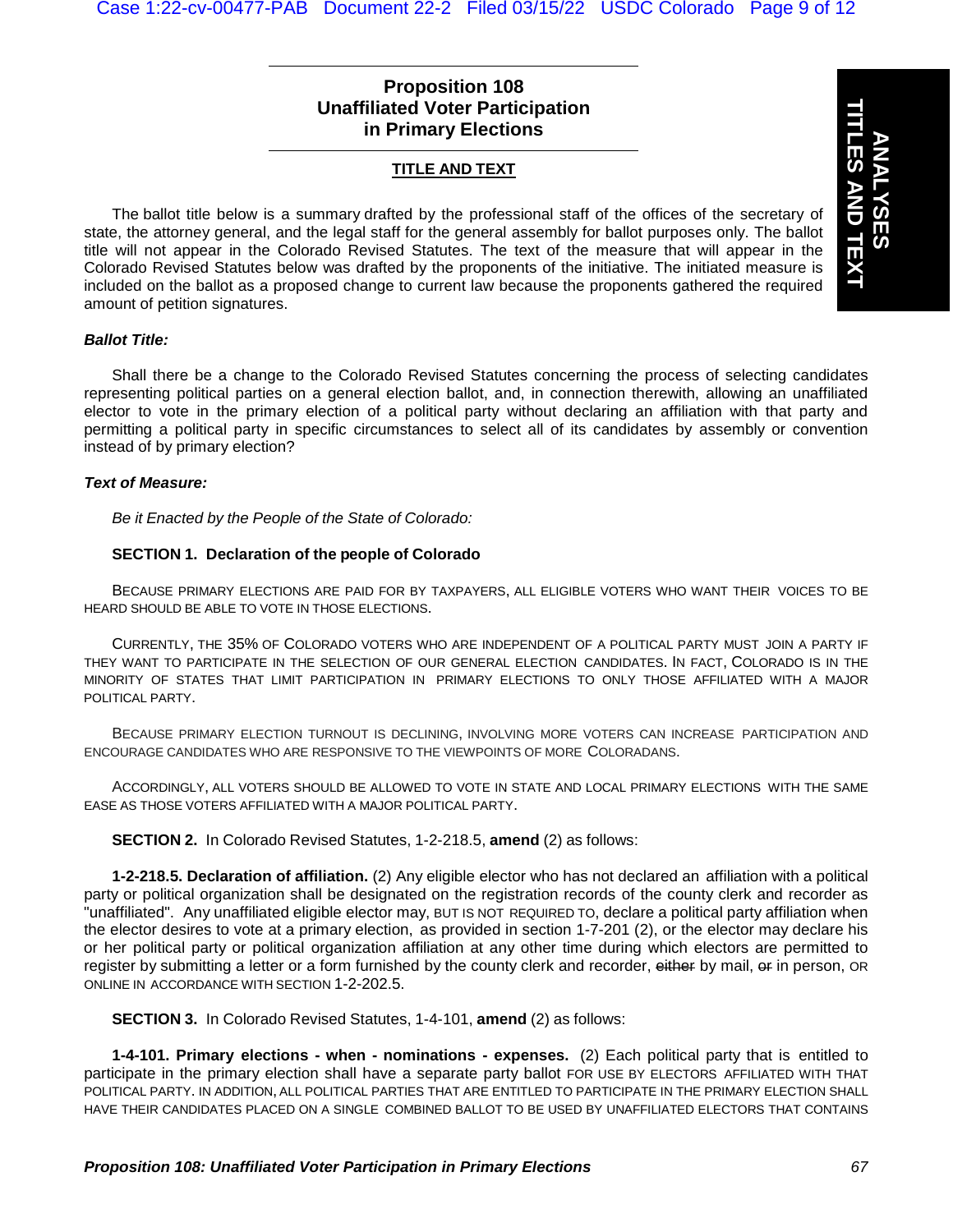THE NAMES OF THE CANDIDATES OF EACH OF THE POLITICAL PARTIES AND THAT ARE CLEARLY AND CONSPICUOUSLY SEGREGATED FROM THE NAMES OF THE CANDIDATES OF ANY OTHER POLITICAL PARTY. ALL CANDIDATES OF A POLITICAL PARTY SHALL BE GROUPED TOGETHER AND SEPARATED BY THE OFFICE EACH CANDIDATE IS SEEKING. SUCH BALLOTS SHALL CLEARLY ADVISE THAT AN ELECTOR MAY CAST THE BALLOT OF ONLY ONE MAJOR POLITICAL PARTY AND THAT ANY BALLOT IN WHICH VOTES HAVE BEEN CAST IN THE PRIMARY OF MORE THAN ONE PARTY SHALL BE VOID AND NOT COUNTED. HOWEVER, AN ELECTOR IS NOT REQUIRED TO VOTE IN THE SAME PARTY PRIMARY AS THE ELECTOR VOTED IN AS PART OF A PRESIDENTIAL PRIMARY ELECTION OCCURRING IN THAT SAME YEAR, IF SUCH AN ELECTION IS HELD;

(a) IF IT IS NOT PRACTICABLE FOR A COUNTY TO USE A SINGLE COMBINED BALLOT THAT CONTAINS THE NAMES OF THE CANDIDATES OF EACH OF THE POLITICAL PARTIES, THE COUNTY CLERK AND RECORDER SHALL SEND TO ALL ACTIVE ELECTORS IN THE COUNTY WHO HAVE NOT DECLARED AN AFFILIATION WITH A POLITICAL PARTY A MAILING THAT CONTAINS THE BALLOTS OF ALL OF THE MAJOR POLITICAL PARTIES. IN THIS MAILING, THE CLERK SHALL ALSO PROVIDE WRITTEN INSTRUCTIONS ADVISING THE ELECTOR OF THE MANNER IN WHICH THE ELECTOR WILL BE IN COMPLIANCE WITH THE REQUIREMENTS OF THIS CODE IN SELECTING AND CASTING THE BALLOT OF A MAJOR POLITICAL PARTY. AN ELECTOR MAY CAST THE BALLOT OF ONLY ONE MAJOR POLITICAL PARTY. AFTER SELECTING AND CASTING A BALLOT OF A SINGLE MAJOR POLITICAL PARTY, THE ELECTOR SHALL RETURN THE BALLOT TO THE CLERK. IF AN ELECTOR CASTS AND RETURNS TO THE CLERK THE BALLOT OF MORE THAN ONE MAJOR POLITICAL PARTY, ALL SUCH BALLOTS RETURNED WILL BE VOID AND WILL NOT BE COUNTED.

(b) THE SECRETARY OF STATE MAY BY RULE ADOPT ADDITIONAL BALLOT REQUIREMENTS NECESSARY TO AVOID VOTER CONFUSION IN VOTING IN PRIMARY ELECTIONS.

(C) The primary election of all political parties shall be held at the same time and shall be conducted by the same election officials.

**SECTION 4.** In Colorado Revised Statutes, 1-4-502, **amend** (1) as follows:

**1-4-502. Methods of nomination for partisan candidates.** (1) Except as otherwise provided in paragraphs (b) and (c) of subsection (3) of this section, nominations for United States senator, representative in congress, governor, lieutenant governor, secretary of state, state treasurer, attorney general, member of the state board of education, regent of the university of Colorado, member of the general assembly, district attorney, and all county officers to be elected at the general election may be made by primary election UNDER SECTION 1-4-101 OR BY ASSEMBLY OR CONVENTION UNDER SECTION 1-4-702 by major political parties, by petition for nomination as provided in section 1-4-802, or by a minor political party as provided in section 1-4-1304.

**SECTION 5.** In Colorado Revised Statutes, **add** 1-4-702 as follows:

**1-4-702. Nominations of candidates for general election by convention.** (1) NOTWITHSTANDING ANY OTHER PROVISION OF LAW, A POLITICAL PARTY MAY CHOOSE TO CHANGE FROM THE NOMINATION OF CANDIDATES BY PRIMARY ELECTION TO THE NOMINATION OF CANDIDATES BY ASSEMBLY OR CONVENTION FOR ALL OFFICES INCLUDING, BUT NOT LIMITED TO, UNITED STATES SENATOR, REPRESENTATIVE IN CONGRESS, ALL ELECTIVE STATE, DISTRICT, AND COUNTY OFFICERS, AND MEMBERS OF THE GENERAL ASSEMBLY IF AT LEAST THREE-FOURTHS OF THE TOTAL MEMBERSHIP OF THE PARTY'S STATE CENTRAL COMMITTEE VOTES TO USE THE ASSEMBLY OR CONVENTION NOMINATION PROCESS; EXCEPT THAT NOMINATIONS BY MAJOR POLITICAL PARTIES FOR CANDIDATES FOR LIEUTENANT GOVERNOR SHALL BE MADE BY THE PARTY'S CANDIDATE FOR GOVERNOR PURSUANT TO SECTION 1-4-502 (3). SUCH VOTE OF THE PARTY CENTRAL COMMITTEE SHALL OCCUR NO LATER THAN OCTOBER 1 OF THE YEAR PRECEDING THE YEAR IN WHICH AN ASSEMBLY OR CONVENTION NOMINATING PROCESS IS TO BE USED.

(2) A POLITICAL PARTY NOMINATING CANDIDATES BY PARTY ASSEMBLY OR CONVENTION SHALL NOMINATE THE CANDIDATES OF THE PARTY AND MAKE SUCH NOMINATIONS PUBLIC NOT LATER THAN SEVENTY-FIVE DAYS BEFORE THE GENERAL ELECTION.

(3) WHICHEVER METHOD OF CANDIDATE SELECTION IS CHOSEN BY A MAJOR POLITICAL PARTY AS BETWEEN PRIMARY ELECTION, ASSEMBLY OR CONVENTION, ALL OF THE CANDIDATES FOR THAT PARTY AT ANY LEVEL OF OFFICE IN THAT ELECTION YEAR MUST BE SELECTED BY SUCH METHOD, EXCEPT THAT THE REQUIREMENTS OF THIS PROVISION SHALL NOT APPLY TO A PRIMARY FOR PRESIDENT OF THE UNITED STATES IF SUCH AN ELECTION IS HELD.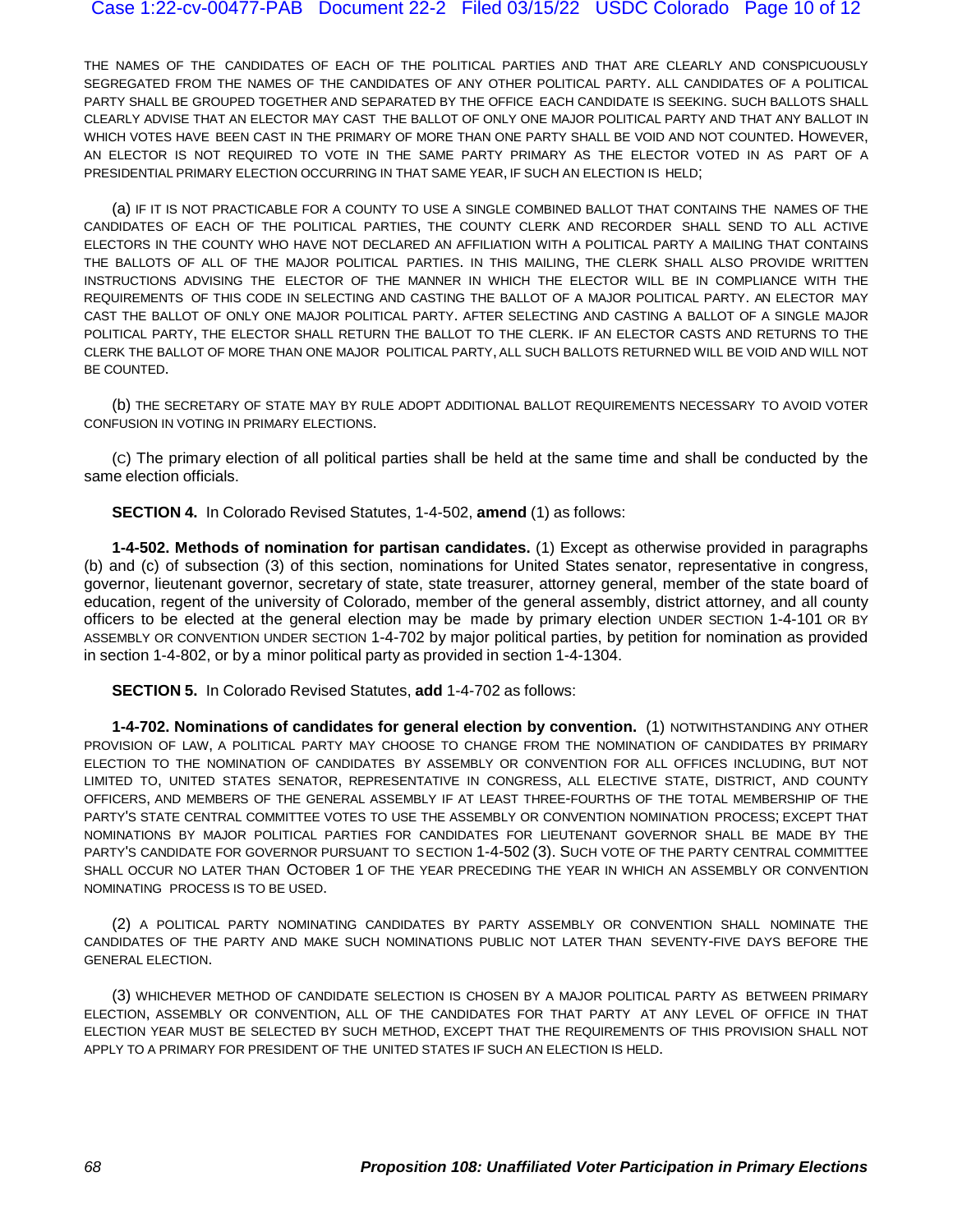**SECTION 6.** In Colorado Revised Statutes, 1-4-1002, **amend** (2.3)(a) as follows:

**1-4-1002. Vacancies in designation or nomination.** (2.3)(a) A vacancy in a party nomination, other than a vacancy for a party nomination for lieutenant governor for a general election occurring after January 1, 2001, that occurs after the day of the primary election or AFTER NOMINATION BY ASSEMBLY OR CONVENTION UNDER SECTION 1-4- 702 and more than eighteen days before the general election may be filled by the respective party assembly vacancy committee of the district, county, or state, as appropriate, depending upon the office for which the vacancy in nomination has occurred in accordance with the provisions of subsection (9) of this section. A vacancy in a party nomination for lieutenant governor for a general election occurring after January 1, 2001, shall be filled by a replacement candidate for lieutenant governor nominated by the party's candidate for governor. A vacancy may be caused by the declination, death, disqualification, resignation, or withdrawal of the person nominated at the primary election or by the declination, death, disqualification, resignation, or withdrawal of an elective officer after a primary election at which a nomination could have been made for the office had the vacancy then existed. No person is eligible for appointment to fill a vacancy in the party nomination unless the person meets all of the requirements of candidacy as of the date of the primary election. When a vacancy is filled pursuant to this paragraph (a), the designated election official shall provide notice by publication of the replacement nomination in the same manner as the notice required by section [1-5-205.](http://web.lexisnexis.com/research/buttonTFLink?_m=a27794a430dd03e7a3c1495740aa6528&_xfercite=%3ccite%20cc%3d%22USA%22%3e%3c%21%5bCDATA%5bC.R.S.%201-4-1002%5d%5d%3e%3c%2fcite%3e&_butType=4&_butStat=0&_butNum=2&_butInline=1&_butinfo=COCODE%201-5-205&_fmtstr=FULL&docnum=6&_startdoc=1&wchp=dGLbVzB-zSkAb&_md5=5583209ea29711073a1d96c5e6ce2d71)

**SECTION 7.** In Colorado Revised Statutes, 1-4-1304, **amend** (1.5)(c) as follows:

**1-4-1304. Nomination of candidates.** (1.5) (c) If an assembly designates more than one candidate for an office, or if an assembly designates one or more candidates and one or more candidates qualifies by petition, the candidate of the minor political party for that office shall be nominated at a primary election held in accordance with this code. A MINOR POLITICAL PARTY MAY PROHIBIT UNAFFILIATED ELECTORS FROM VOTING IN THE PARTY'S PRIMARY ELECTION SO LONG AS THE PROHIBITION IS IN ACCORDANCE WITH THE PARTY'S CONSTITUTION, BYLAWS, OR OTHER APPLICABLE RULES. ANY MINOR PARTY CHOOSING TO PROHIBIT UNAFFILIATED ELECTORS FROM VOTING IN ITS PRIMARY ELECTION MUST NOTIFY THE SECRETARY OF STATE OF THE PROHIBITION NOT LESS THAN SEVENTY-FIVE DAYS PRIOR TO THE PRIMARY ELECTION.

**SECTION 8.** In Colorado Revised Statutes, 1-5-402, **add** (2) as follows:

**1-5-402. Primary election ballots.** (2) NO LATER THAN FORTY-FIVE DAYS BEFORE THE PRIMARY ELECTION, THE COUNTY CLERK AND RECORDER SHALL PREPARE A COMBINED PRIMARY ELECTION BALLOT TO BE USED BY UNAFFILIATED ELECTORS. THE BALLOT MUST BE PRINTED IN THE FOLLOWING MANNER:

(a) ALL OFFICIAL BALLOTS MUST BE PRINTED ACCORDING TO THE PROVISIONS OF SECTIONS 1-4-101, 1-5-407, AND 1-5-408. ACROSS THE TOP OF EACH BALLOT THE WORDS "PRIMARY ELECTION BALLOT FOR U NAFFILIATED VOTERS" SHALL BE PRINTED.

(b) THE POSITIONS OF CANDIDATES ON THE BALLOTS TO BE USED BY UNAFFILIATED ELECTORS MUST BE ARRANGED IN THE ORDER SPECIFIED IN PARAGRAPH (b) OF SUBSECTION (1) OF THIS SECTION; EXCEPT THAT THE CANDIDATES OF EACH POLITICAL PARTY MUST BE CLEARLY AND CONSPICUOUSLY SEGREGATED FROM THE CANDIDATES OF ANY OTHER POLITICAL PARTY AND GROUPED TOGETHER ACCORDING TO SECTION 1-4-101(2).

**SECTION 9.** In Colorado Revised Statutes, 1-7-201, **amend** (2); and add (2.3) as follows:

**1-7-201. Voting at primary election.** (2) If the name is found on the registration list, the election judge having charge of the list shall likewise repeat the elector's name and present the elector with the party ballot of the political party affiliation last recorded. If unaffiliated, the eligible elector shall openly declare to the election judges the name of the political party with which the elector wishes to affiliate, complete the approved form for voter registration information changes, and initial the registration list in the space provided. Declaration of affiliation with a political party shall be separately dated and signed or dated and initialed by the eligible elector in such manner that the elector clearly acknowledges that the affiliation has been properly recorded. Thereupon, the election judges shall deliver the appropriate party ballot to the eligible elector. Eligible electors who decline to state an affiliation with a political party that is participating in the primary shall not be entitled to vote at the primary election.

(2.3) AN ELIGIBLE UNAFFILIATED ELECTOR IS ENTITLED TO VOTE IN THE PRIMARY ELECTION OF A MAJOR POLITICAL PARTY WITHOUT AFFILIATING WITH THAT POLITICAL PARTY. TO VOTE IN A POLITICAL PARTY'S PRIMARY ELECTION WITHOUT DECLARING AN AFFILIATION WITH THE POLITICAL PARTY, ANY ELIGIBLE UNAFFILIATED ELECTOR SHALL BE GIVEN A COMBINED BALLOT, IF APPLICABLE. IF A COMBINED BALLOT IS NOT AVAILABLE, THE ELECTOR SHALL DECLARE TO THE ELECTION JUDGES